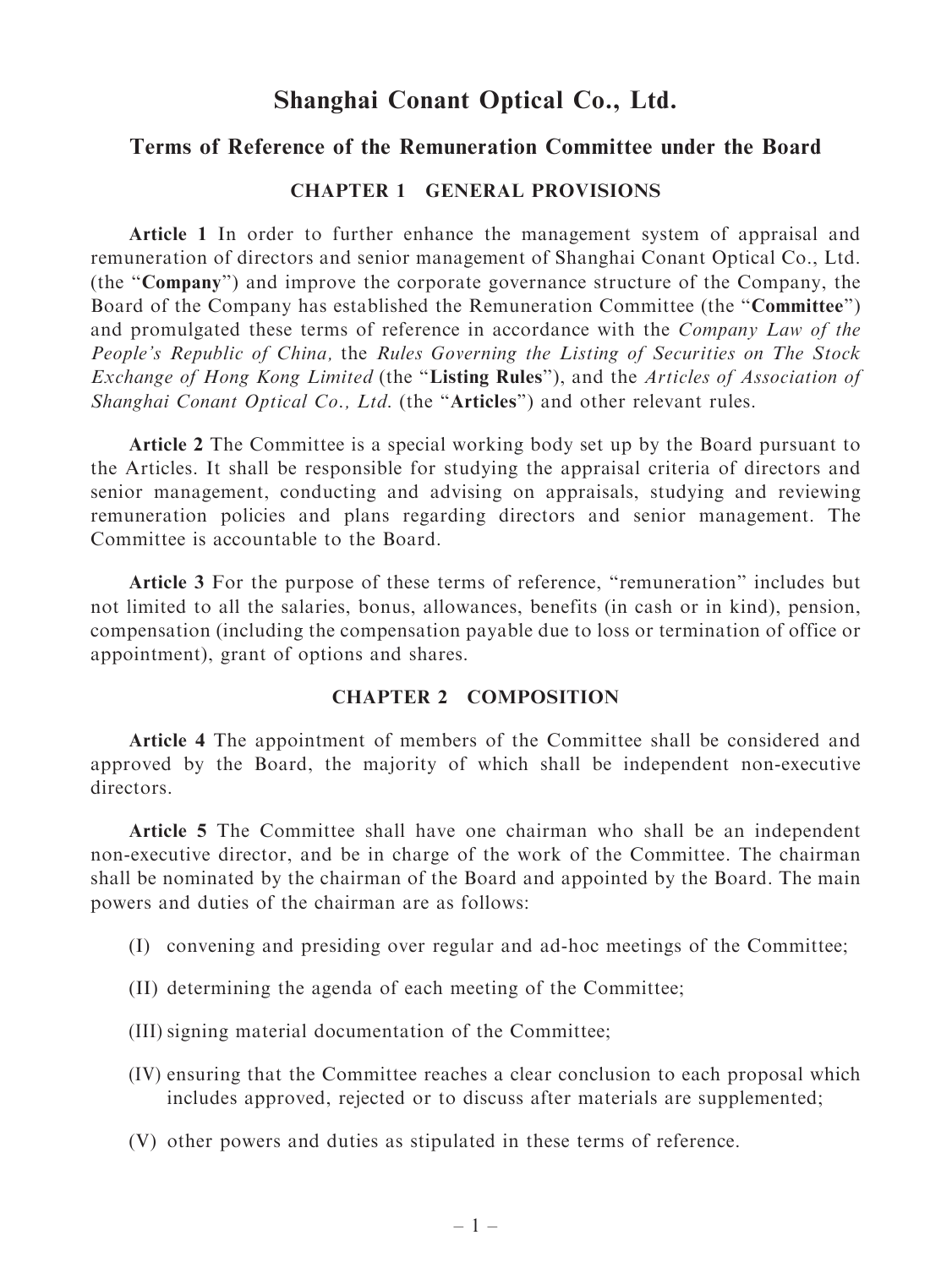Article 6 The terms of office of the members of the Committee shall be in conformity with that of their directorship. Members of the Committee may be re-elected or re-appointed at the expiry of their terms of office.

No members shall, before the expiration of his or her terms of office, be removed from office without cause except for the circumstances that require dismissal as stipulated in the laws and regulations, the Articles, the Listing Rules or these terms of reference.

If any member ceases to be a director of the Company or cannot continue to be a director due to other causes during his or her terms of office, he or she shall be automatically disqualified from acting as a committee member, and such vacancy shall be filled by the Board pursuant to Article 4 of these terms of reference.

### CHAPTER 3 POWERS AND DUTIES

Article 7 The powers and duties of the Committee shall include the powers and duties set out in the code provisions of the Corporate Governance Code under Appendix 14 of the Listing Rules from time to time. Without prejudice to the foregoing, the Committee shall perform the following duties:

- (I) advising the Board on the overall remuneration policy and structure for directors and senior management, and the establishment of a formal and transparent procedure for developing remuneration policy;
- (II) studying appraisal criteria, performance evaluation procedures, remuneration and rewards and punishment policies for directors and senior management, and submitting them to the Board for approval;
- (III) reviewing the performance of duties by directors and senior management of the Company, and conducting performance appraisal and evaluation over them;
- (IV) reviewing and approving proposals on senior management's remuneration in accordance with the Company's guidelines and objectives approved by the Board;
- (V) recommending to the Board the remuneration packages formulated (including benefits in kind, pension rights and compensation payments, including any compensation payable for loss or termination of their office or appointment) for the Company's individual executive directors, non-executive directors and senior management. In formulating the remuneration packages for directors and senior management, factors to be considered by the Committee include the Company's guidelines and objectives, remuneration paid by comparable companies, time commitment and responsibilities of the directors and senior management, and employment conditions elsewhere within the Company;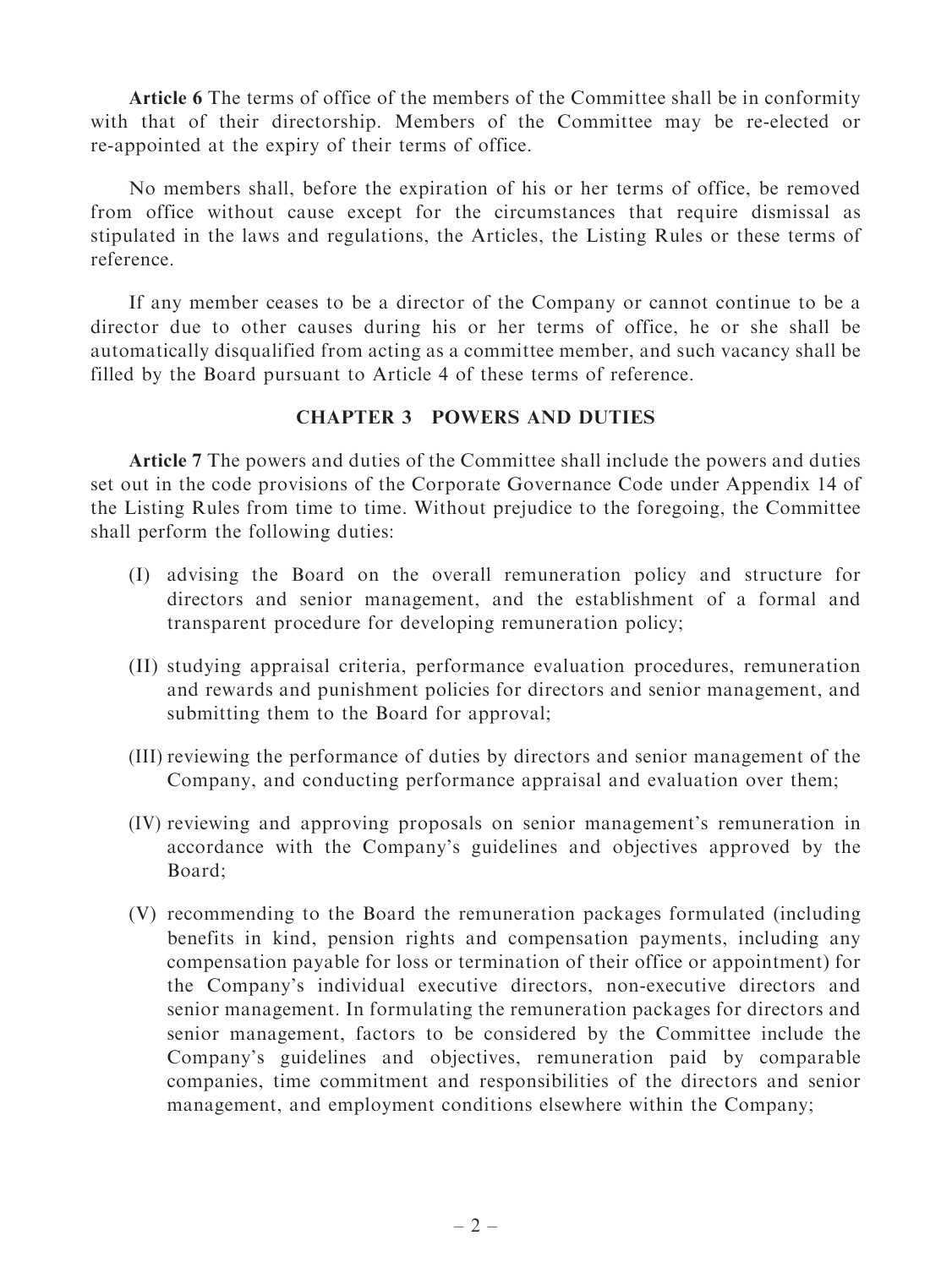- (VI) reviewing and approving the compensation for the loss or termination of the office or appointment of the executive directors and senior management to ensure that it is consistent with relevant contractual terms; in case of any inconsistency, such compensation shall be fair, reasonable and not excessive;
- (VII)reviewing and approving the compensation arrangements with regard to the dismissal or removal of directors due to their misconduct to ensure that they are consistent with relevant contractual terms; in case of any inconsistency, such compensation shall be proper and reasonable;
- (VIII) ensuring any director or any of their associates not to determine by themselves, or be involved in determining, their remuneration;
- (IX) supervising the implementation of the Company's remuneration system;
- (X) studying and advising on the Company's equity incentive proposal;
- (XI) reporting to the Board on their decisions or recommendations, unless as restricted by the laws or regulations;
- (XII) other matters authorized by the Board;
- (XIII) other relevant requirements for powers and duties of the Committee according to the regulatory rules of the place where the shares of the Company are listed as amended from time to time.

Article 8 The Company's human resources department is the supporting and coordination department and the secretary of meetings of the Committee. The Committee may source supports from the Company's relevant departments or personnel upon a temporary designation according to work requirements. The office of the Board is responsible for the specific work including issuing meeting notice, keeping meeting minutes and resolutions, and jointly preparing for and organizing meetings with the supporting and coordination department of the Committee. The secretary to the Board is responsible for coordinating work among the Committee, the supporting and coordination department of the Committee and the office of the Board and shall attend the meetings of the Committee as observer.

Article 9 The Committee shall be accountable to the Board. Any proposal of the Committee shall be submitted to the Board for consideration and approval unless otherwise authorized by the Board.

Article 10 The remuneration plan of directors of the Company proposed by the Committee shall be approved by the Board, and be implemented upon approval of the general meeting of shareholders. The remuneration distribution plan of senior management of the Company shall be subject to approval of the Board.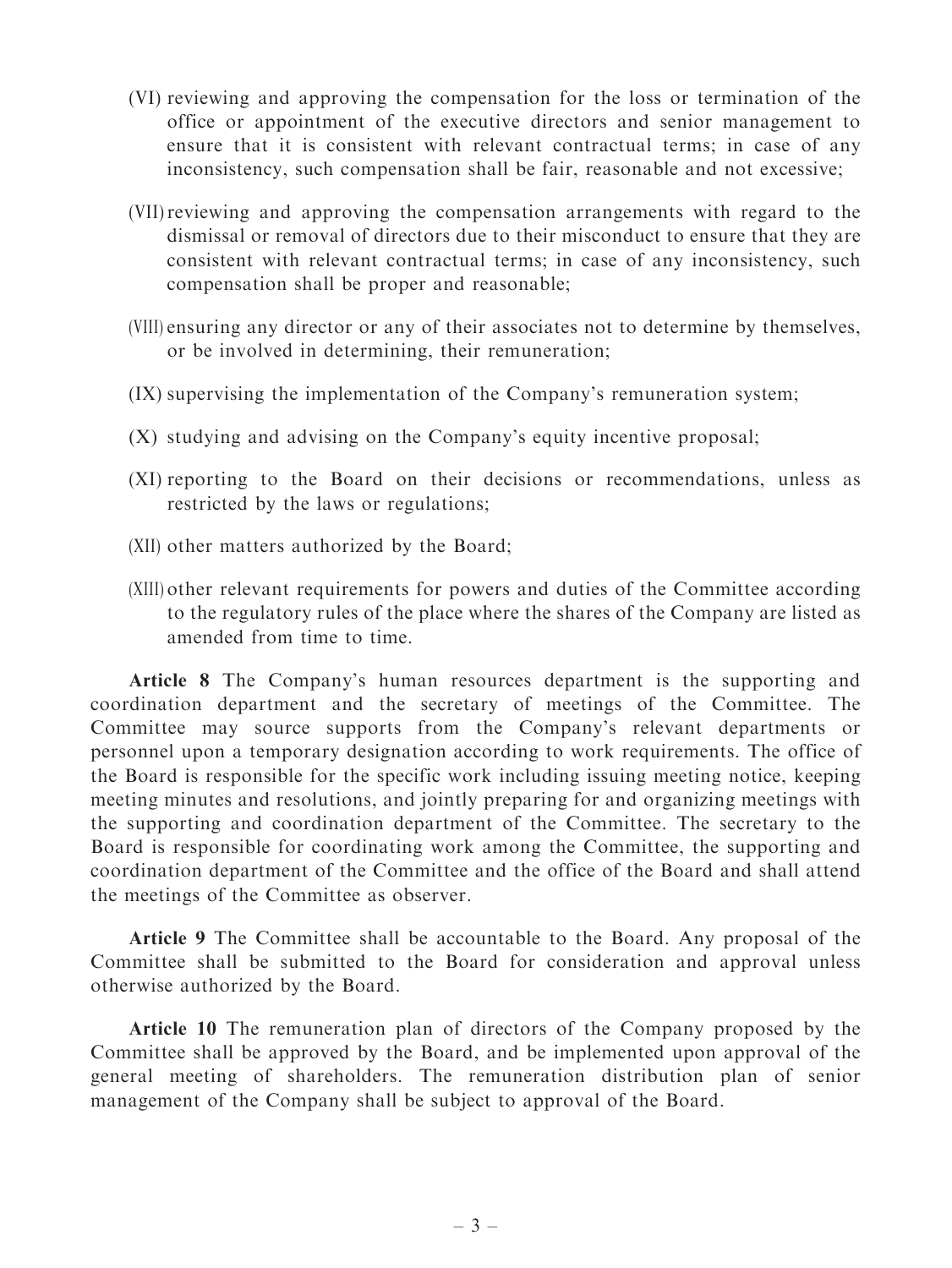Article 11 The Board shall have right to veto the remuneration plan which is incompliant with the laws and regulations or against the shareholders' interests.

Article 12 The Committee shall seek for advice on the remuneration plan of other executive directors from the chairman of the Board and/or the President. The Committee may engage intermediate agencies to provide independent and professional advice on its decisions where necessary and the reasonable expenses arising therefrom shall be borne by the Company.

Article 13 At the invitation of the chairman of the Board, the chairman of the Committee, or in his or her absence, another member or his or her authorized representative, shall attend and answer questions at the Company's annual general meetings.

Article 14 The Committee shall make its terms of reference available on the websites of the Company and the stock exchange on which the Company's shares are listed, to explain its role and powers delegated to it by the Board in accordance with the relevant requirements under the regulatory rules in the place where the Company's shares are listed.

### CHAPTER 4 WORKING PROCEDURES

Article 15 The human resources department is primarily responsible for the preparatory work for the Committee in making decisions and offering the relevant written materials timely, completely and truthfully as required by the Committee, including:

- (I) achievement of the major financial indicators and operation targets of the Company;
- (II) scope of duties and performance of major responsibilities by the senior management of the Company;
- (III) performance of directors and senior management in meeting targets in the performance appraisal system;
- (IV) estimation basis of the remuneration plan and distribution method of the Company prepared in accordance with the results of the Company.

Article 16 The evaluation procedures of the Committee on the directors and senior management are as below:

- (I) the directors and senior management of the Company shall report to the Committee and perform self-assessment;
- (II) the Committee shall conduct performance appraisal on directors and senior management in accordance with the performance appraisal standards and procedures;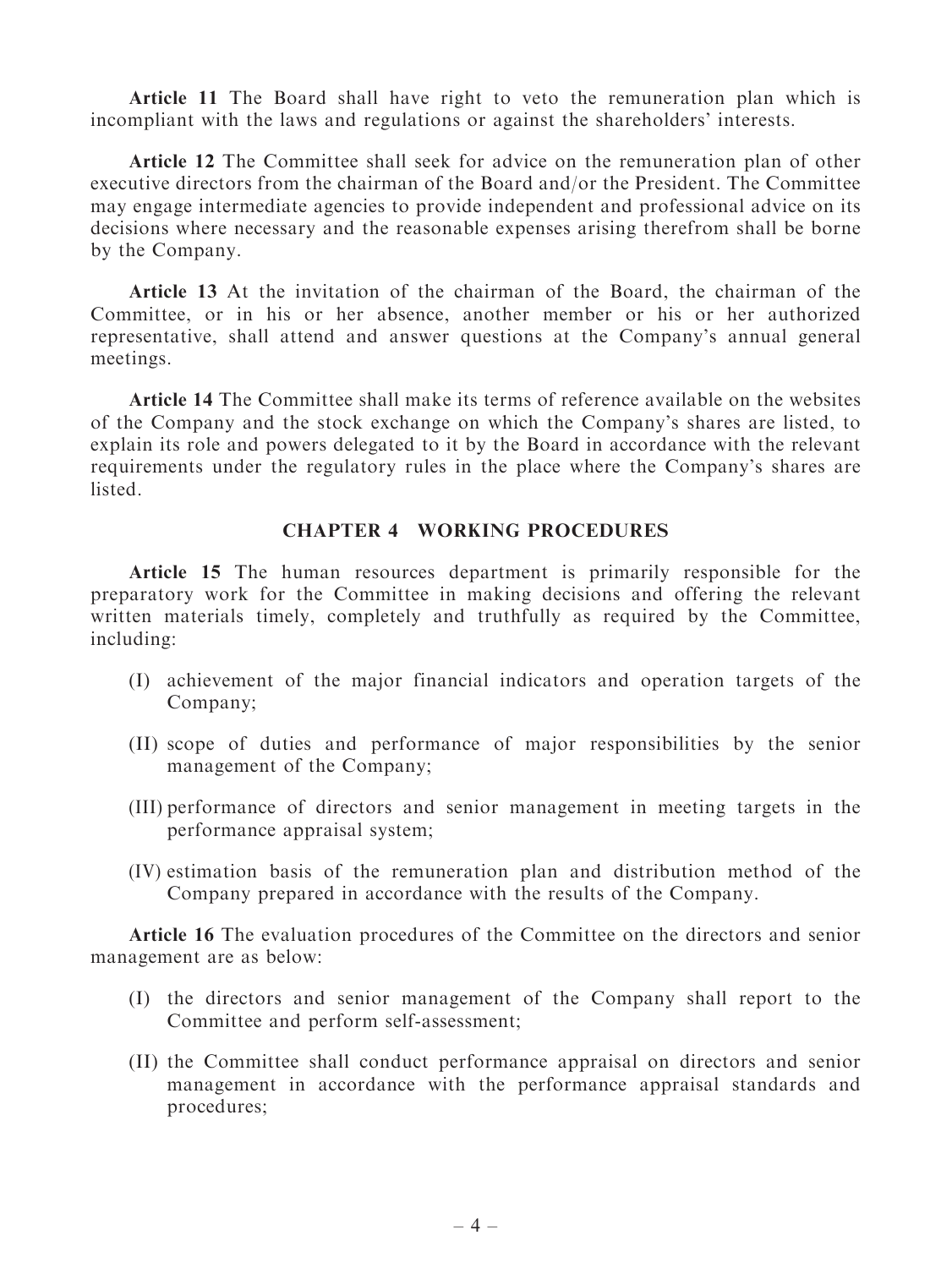(III) the innovation capability and business potential of the directors and senior management of the Company shall be assessed.

Article 17 The Committee shall propose the remuneration amount and forms of reward for directors and senior management in accordance with the performance appraisal results and remuneration distribution policies, which shall be submitted to the Board for approval after being passed.

### CHAPTER 5 RULES OF PROCEDURES

Article 18 The Committee shall hold at least one regular meeting annually.

Article 19 The Committee shall hold an ad-hoc meeting if proposed by the chairman of the Committee, two or more members of the Committee, or the Board or the chairman of the Board.

Article 20 A notice shall be given to all members of the Committee by the supporting and coordination department three days prior to the convening of a meeting and the relevant information shall be submitted to each member. In case of emergency that requires the Committee to convene a meeting as soon as possible, the Committee may give a notice of the meeting on that day by phone, facsimile, or e-mail, but the chairman of the Committee must give an explanation at the meeting.

Article 21 A meeting of the Committee shall be presided over by the chairman or, if he or she is unable to attend, another member of the Committee (being an independent non-executive director) designated by him or her.

Article 22 A meeting of the Committee shall not be held unless attended by more than two-thirds of its members. Members of the Committee shall attend the meeting in person or in a manner of teleconference or by aid of similar communication equipment. If the member is unable to attend the meeting with cause, he or she may authorize another committee member in writing to attend the meeting on his or her behalf. The power of attorney shall set forth the scope of authorization.

Article 23 If a meeting of the Committee is held, the relevant personnel of the Company may be invited to attend the meeting as observers when necessary.

Article 24 The voting at a meeting of the Committee shall be taken by show of hands. Each member shall have one vote. Resolutions passed at the meeting must be approved by a simple majority of all members of the Committee.

Article 25 An ad-hoc meeting of the Committee may be held by way of written resolutions. Written resolutions shall be dispatched by facsimile, courier or by hand or other methods to all members, and shall be returned in original copies to the Company for filing after deliberation by the members. A proposal signed by consenting members satisfying the threshold hereunder shall become an effective resolution of the Committee.